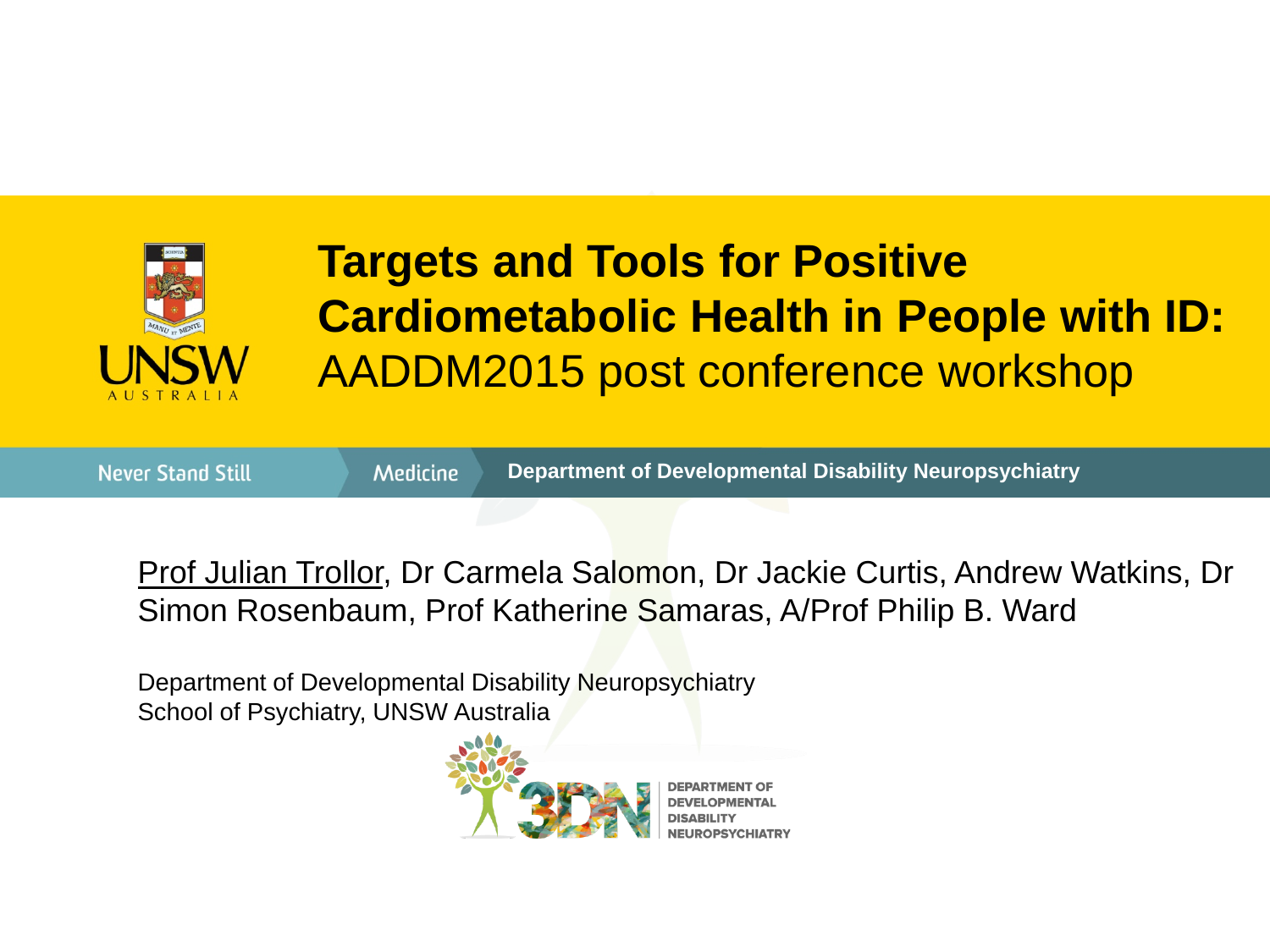#### Time to get serious: some motivation





**DEPARTMENT OF** 





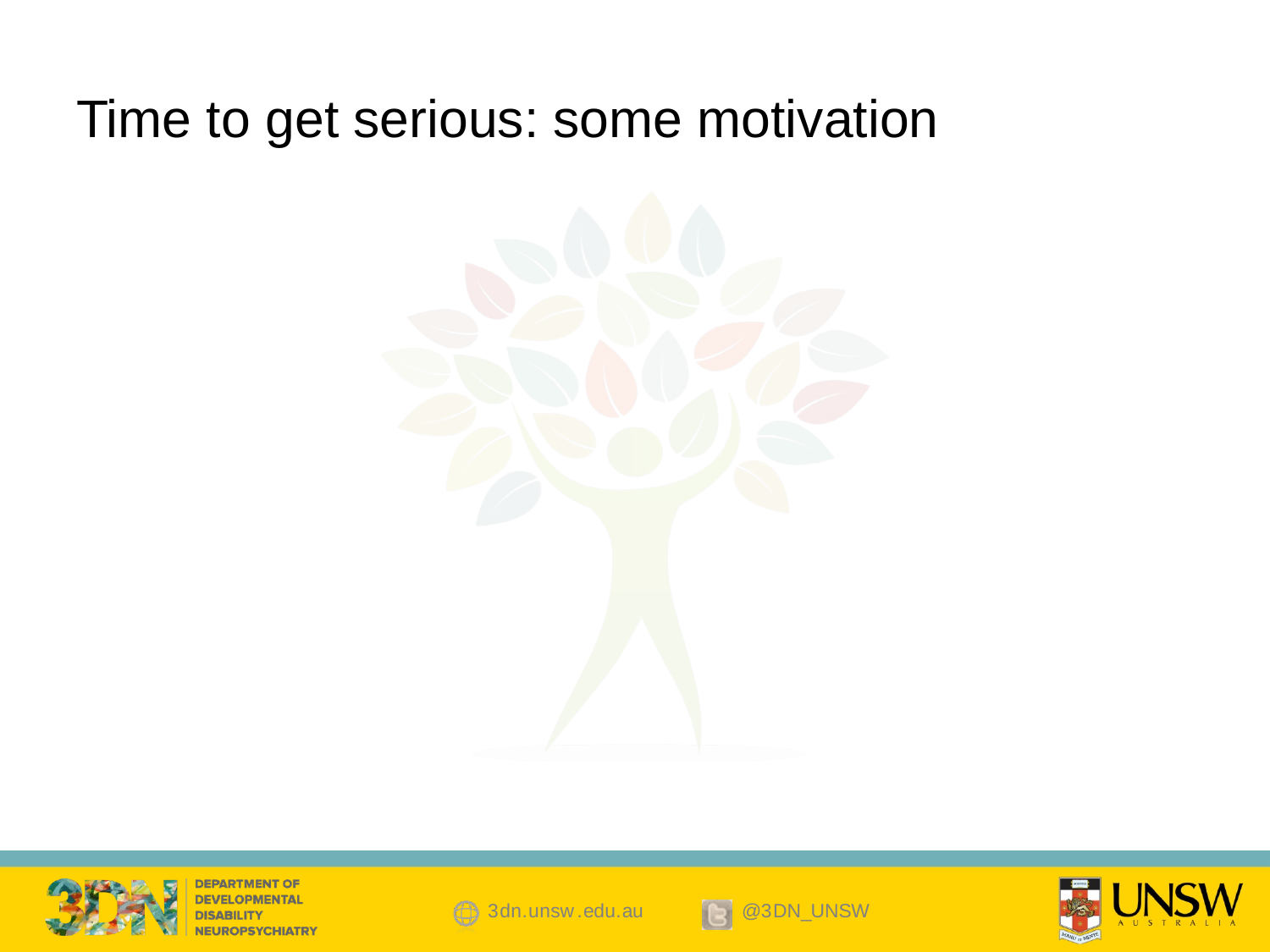#### Top 5 underlying causes of death





**DEPARTMENT OF ROPSYCHIATR\** 





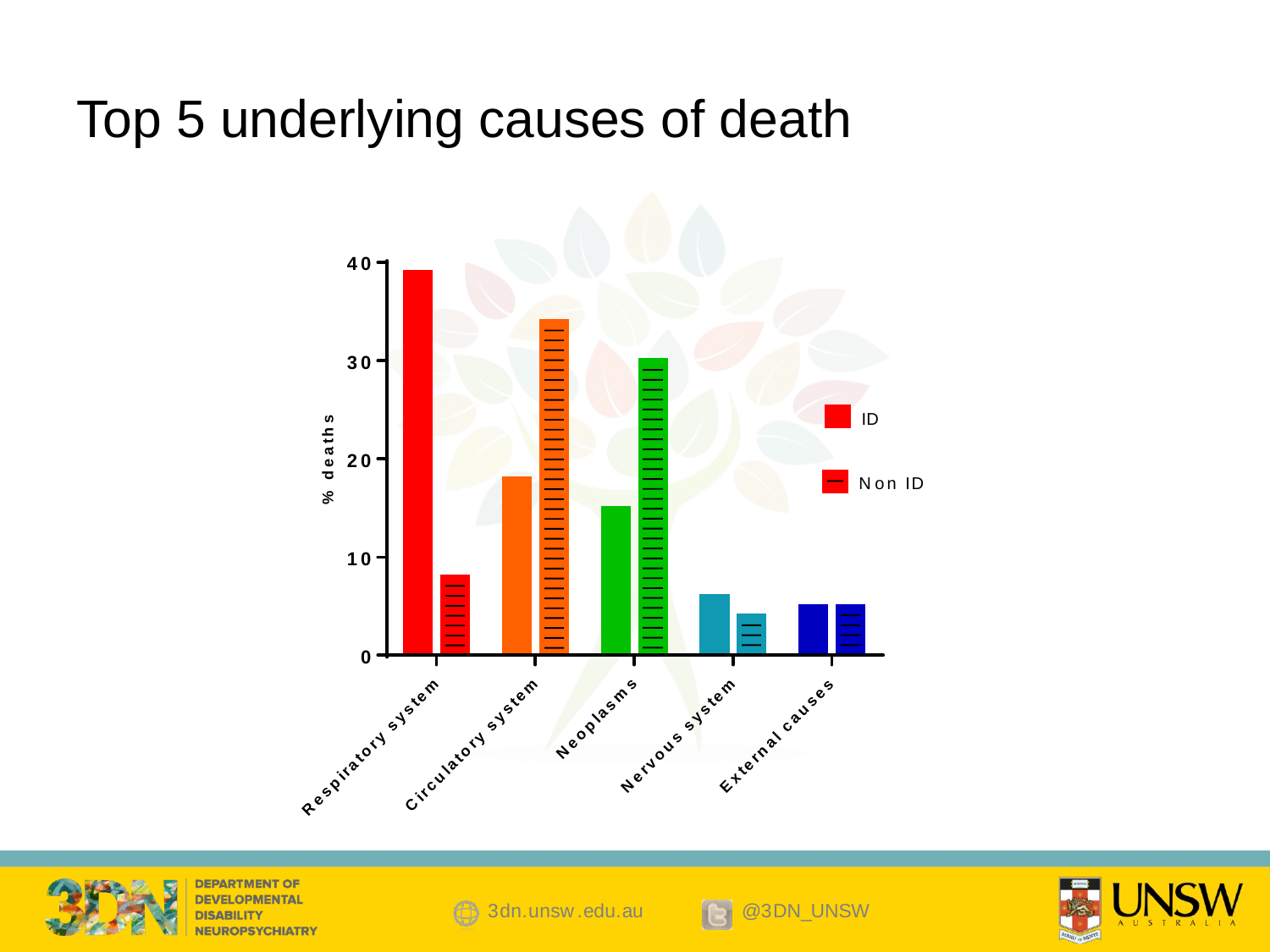#### Top 5 Potentially Avoidable Deaths





**DEPARTMENT OF** PSYCHIATR





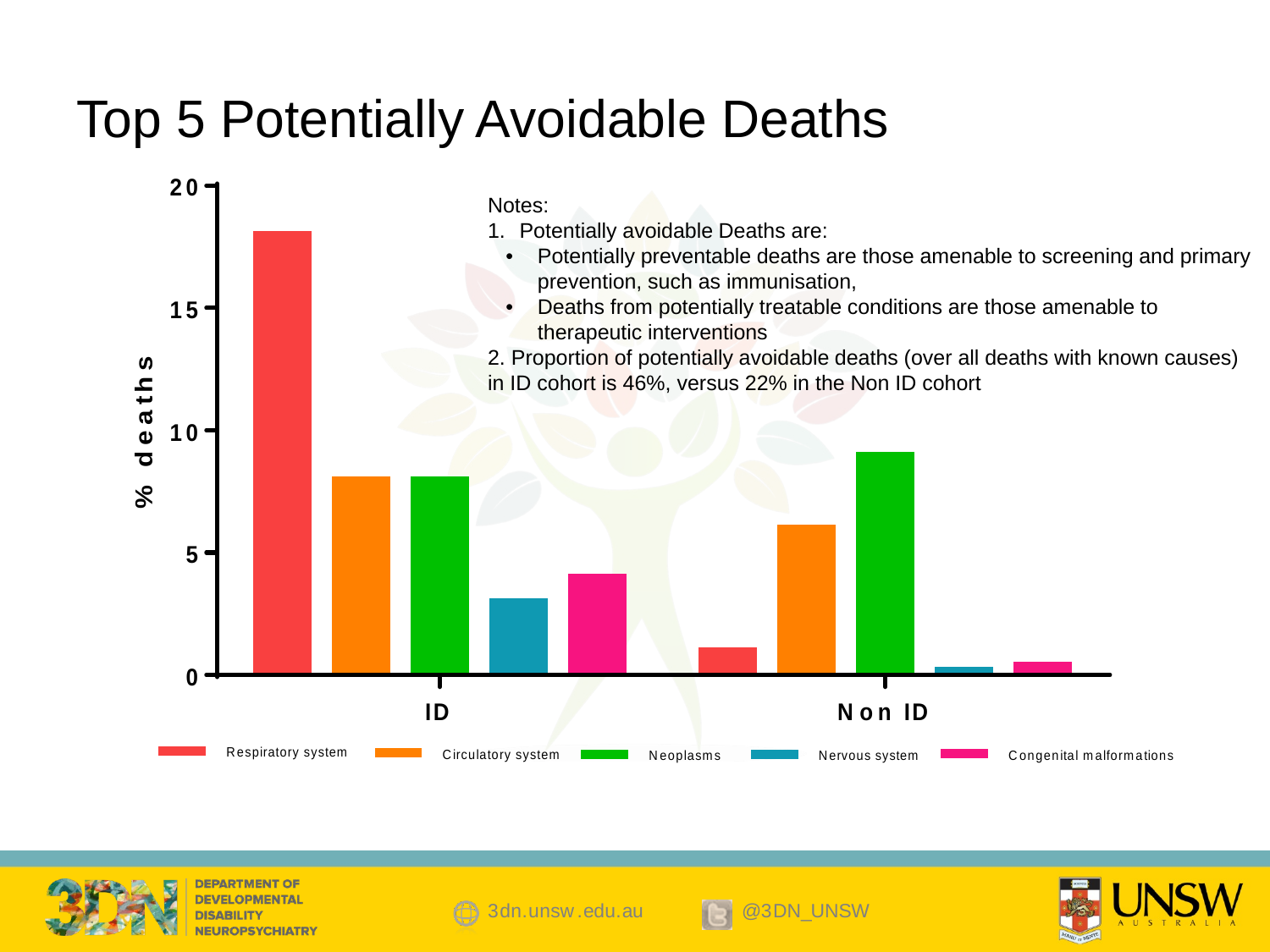## **Background**

- Generalist cardiometabolic monitoring guidelines
- Poor cardiometabolic outcomes in ID linked to:
	- High rates (and earlier commencement) of psychotropic medication use
	- Polypharmacy
	- Socio-economic disadvantage and stigma
	- Poorer access to quality healthcare
	- Genetic syndromes associated with increased cardiovascular risk
	- Lower levels of physical activity
	- Higher rates of obesity









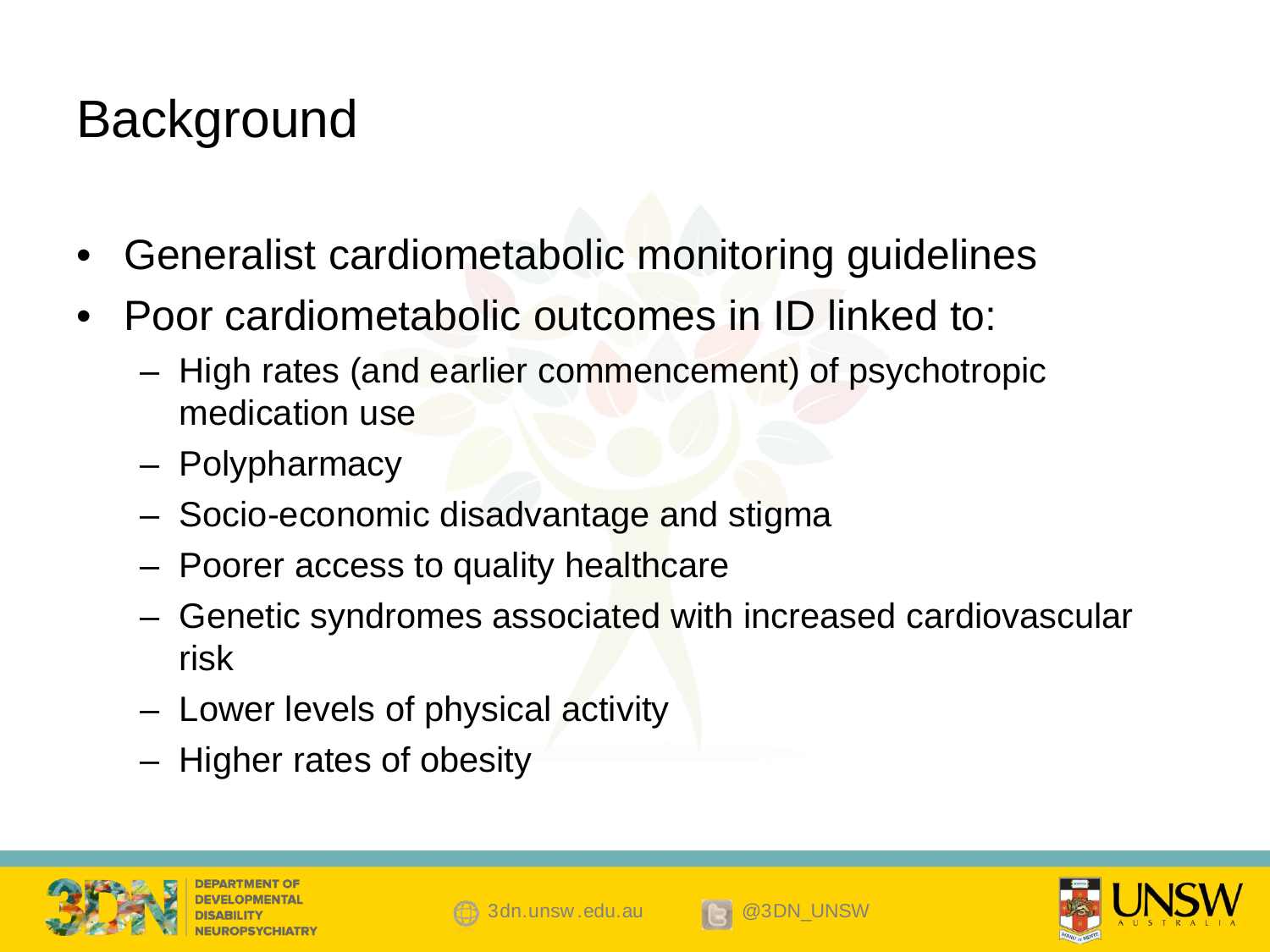### Your Turn

- Thinking about your clinical practice, write a quick list of barriers and enablers to good cardiometabolic health you have encountered in your patients or their circumstances (2 mins)
- Share these with the group (4 mins), and collate a master list of each of the major barriers
- Pick a couple of barriers and share some solutions you have found effective in your practice. (4 mins)









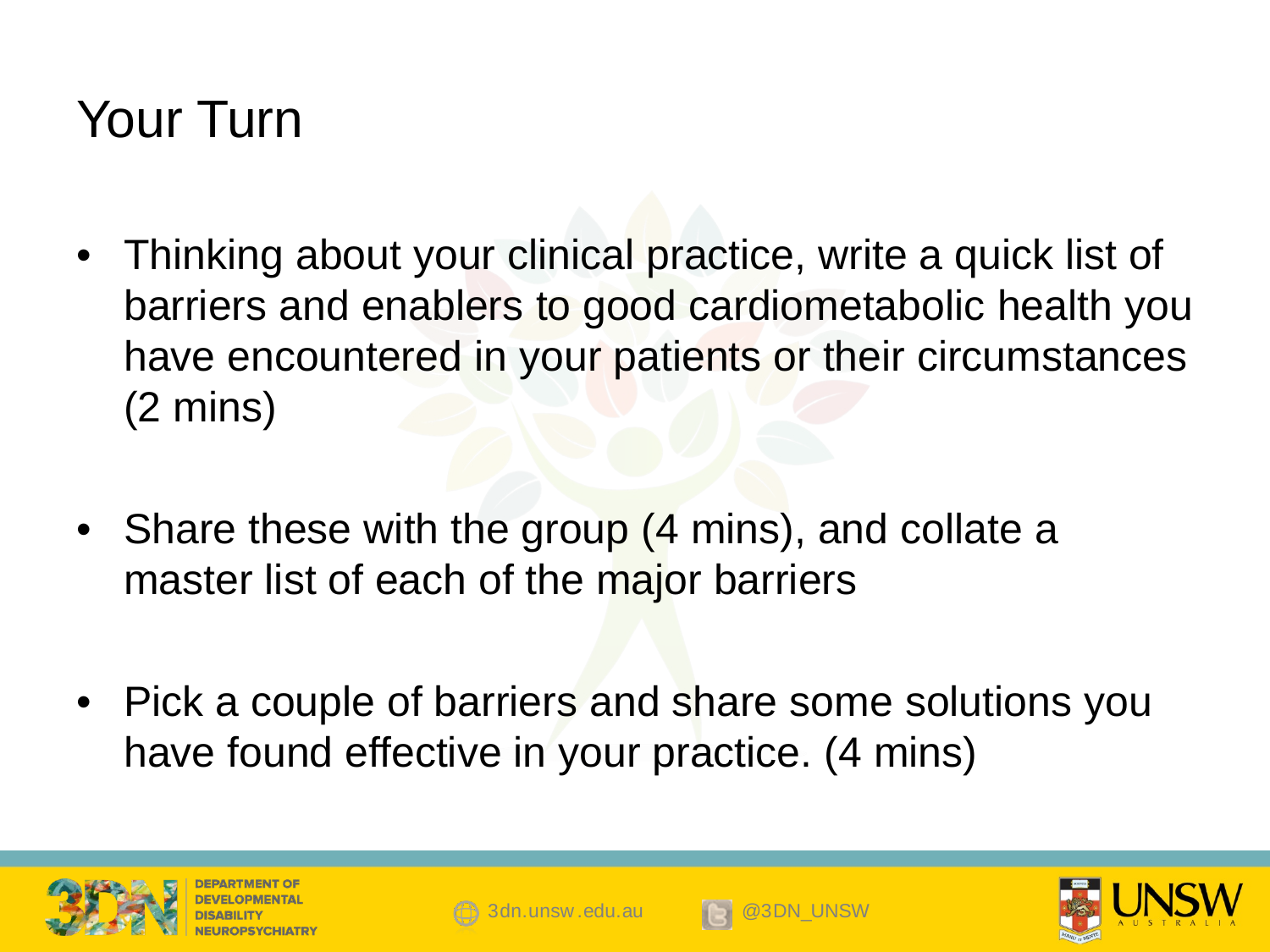## Overarching Project Aims

- To review the literature relating to cardiometabolic morbidity and mortality in people with intellectual disability
- To adapt a generalist cardiometabolic guideline to address the extra needs and altered risk profiles of people with ID
- To develop an accompanying toolkit of tailored cardiometabolic resources suitable for clinicians, formal and informal carers and people with an ID







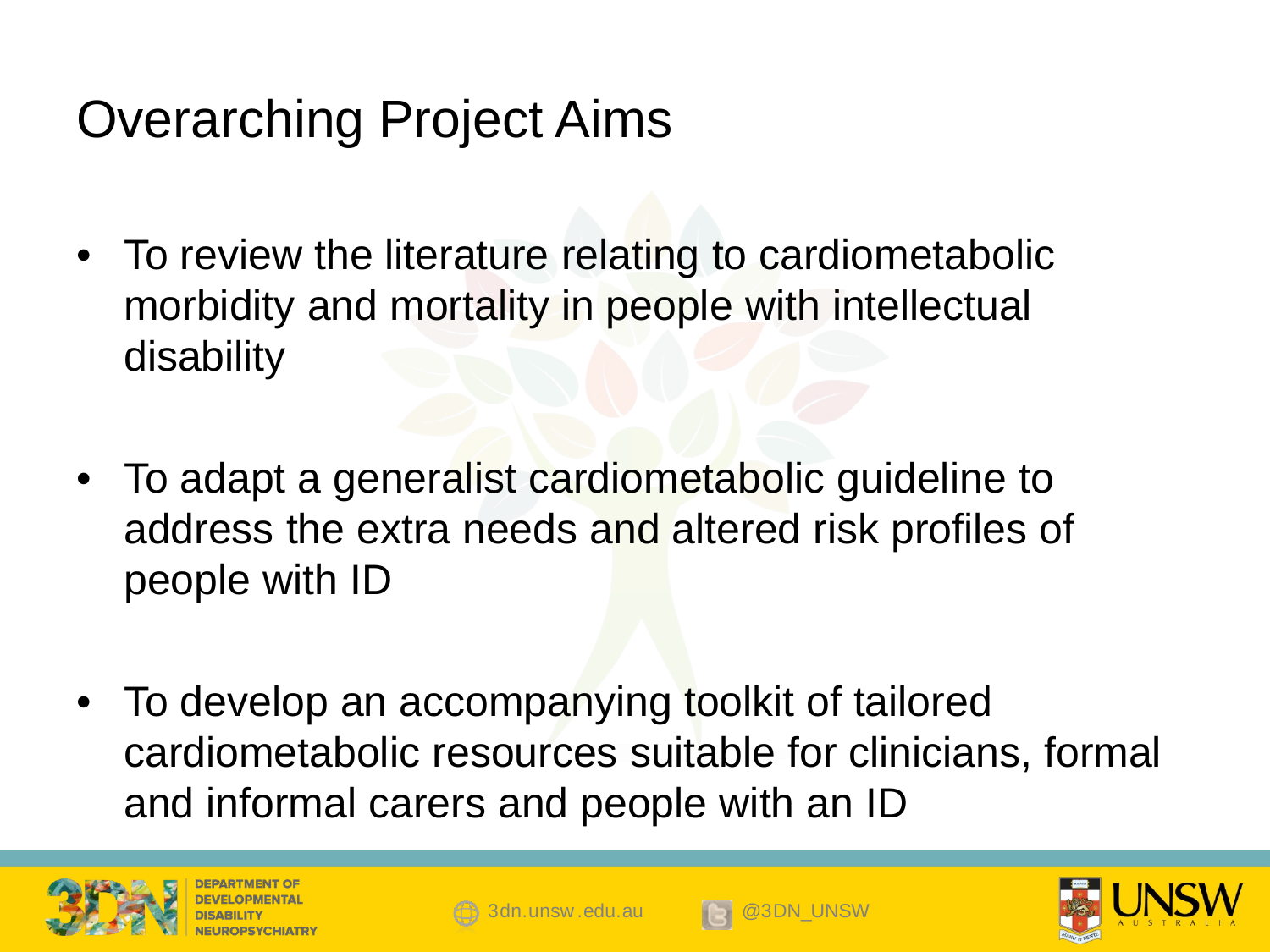## Methodology

• Steering committee formed with authors of previously published generalist guideline





**DEPARTMENT OF }PSYCHIATR`** 





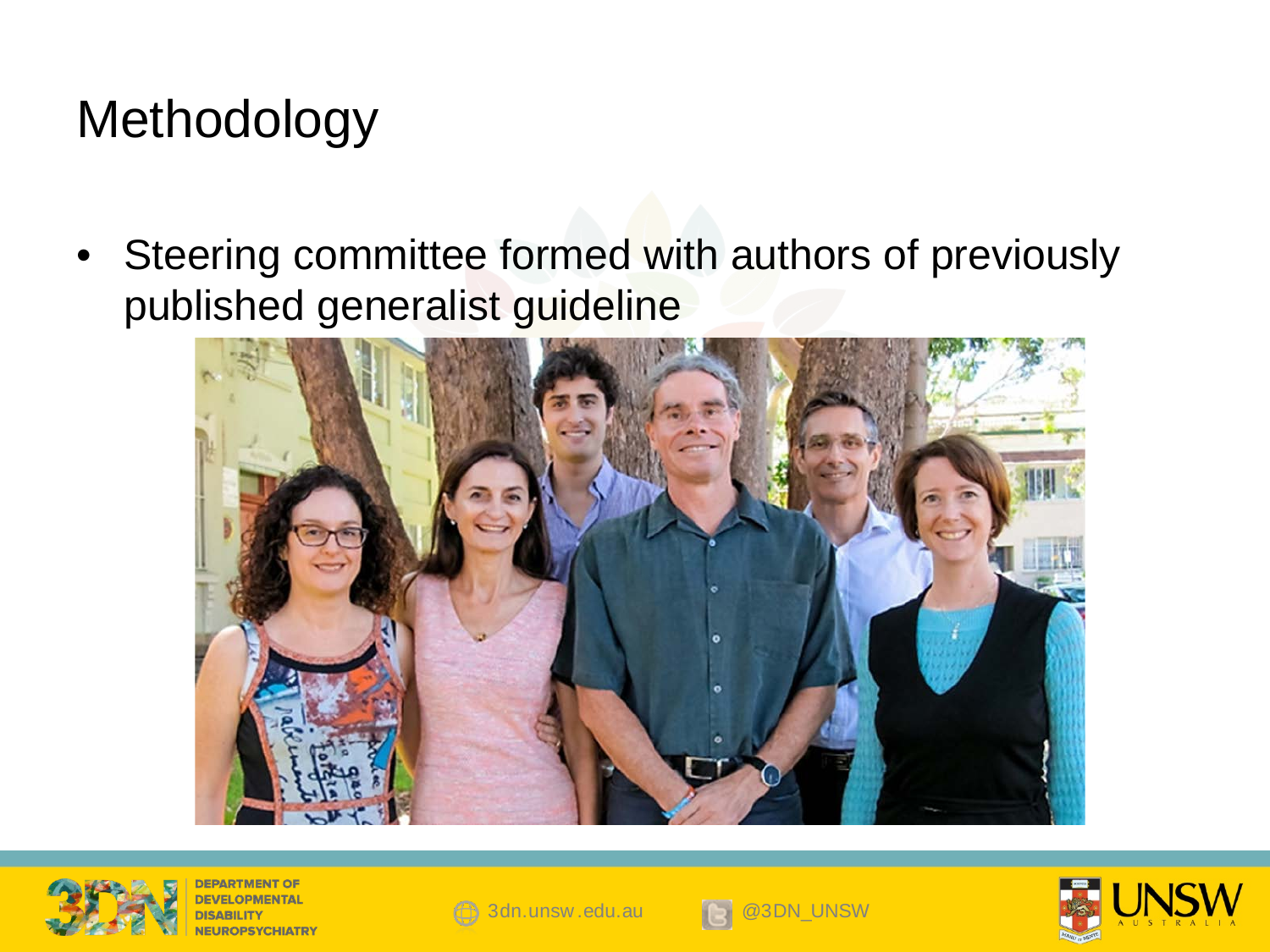## **Methodology**

- Draft ID cardiometabolic monitoring guideline constructed following extensive literature
- Multiple waves of consultation:
	- 30+ national and international experts
	- multidisciplinary input received: General practitioners, psychiatrists, speech pathologists, exercise physiologists, nurses, dietitians, endocrinologists, intellectual disability specialists
- The final guideline will be downloadable from our website







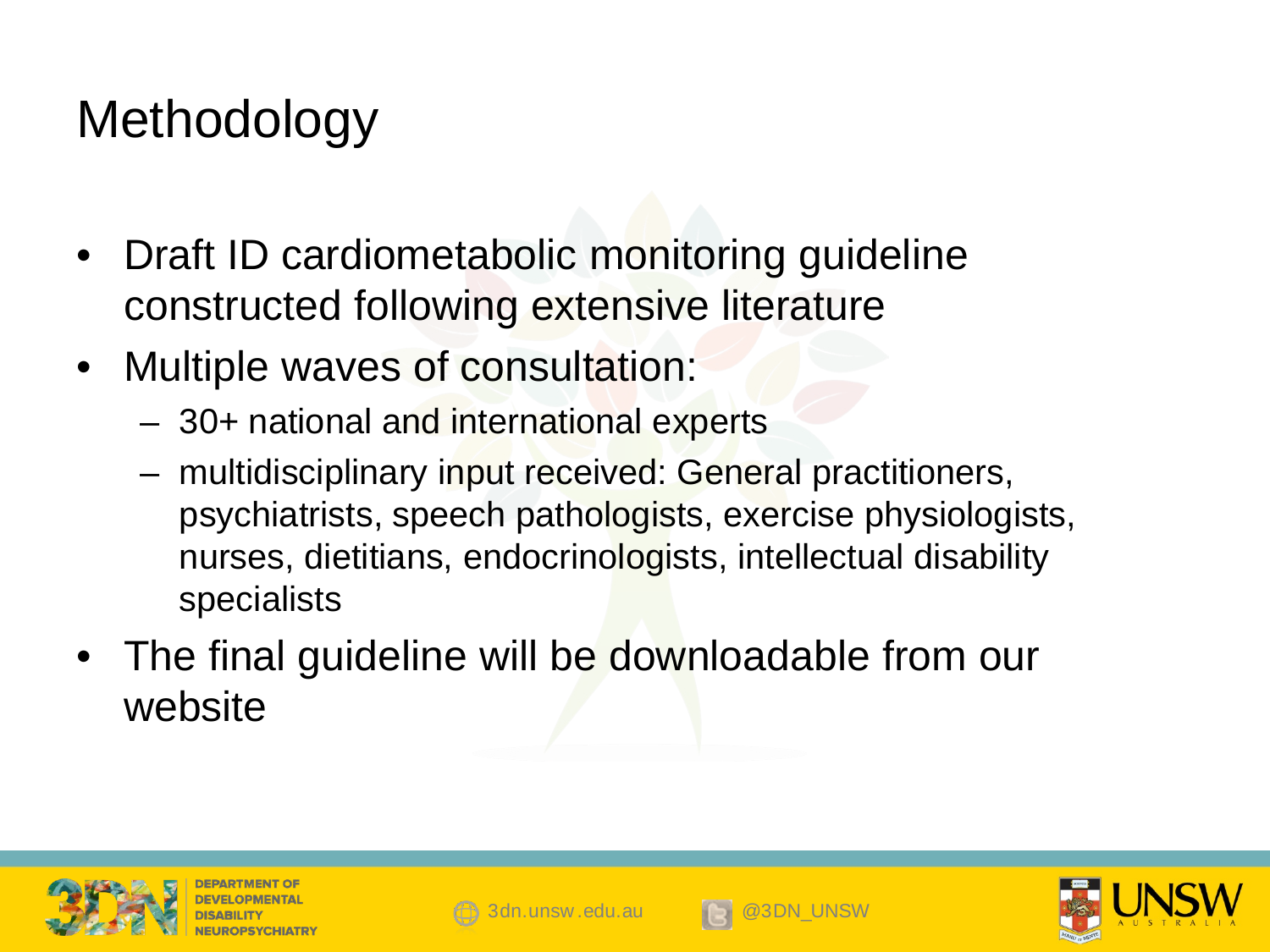### Your Turn

- Appoint a separate scribe and spokes person (30 secs)
- Look through the algorithm and the resources that have just been discussed (2 mins)
- Discuss as a group how you might use some of these tools in clinical practice (5 mins). (scribe to make bullet point notes of main points discussed)
- Spokesperson: share a summary of these points with the larger group (2 mins per group)









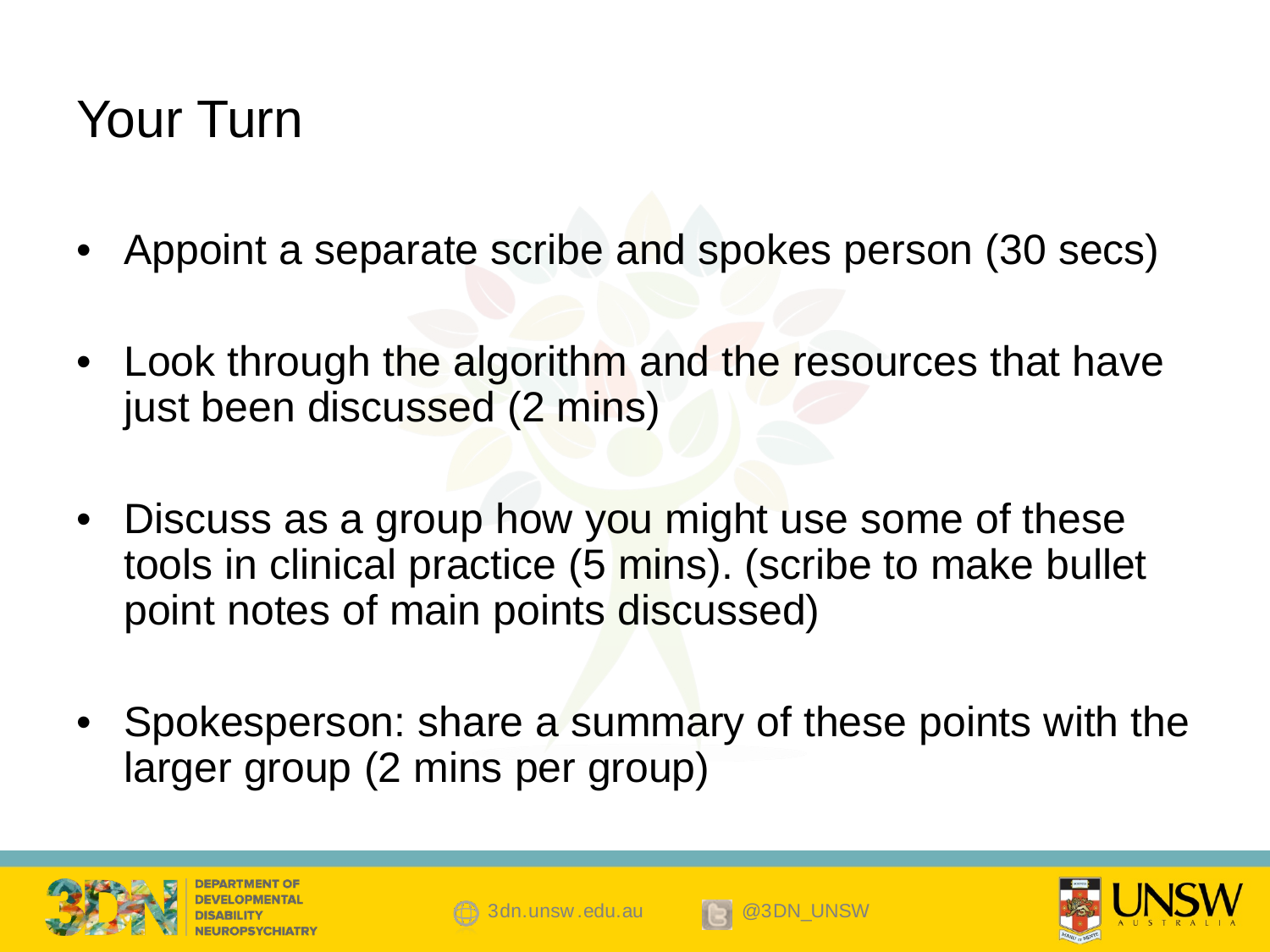# Summary & Conclusions

- Positive cardiometabolic monitoring in people with an ID requires:
	- A proactive and preventative approach
	- thoughtful adaptations to practice and tailored communication resources
	- Multidisciplinary collaboration, care co-ordination and engagement with support networks
	- A holistic understanding of cardiometabolic risks including socioeconomic status and social inclusion
	- A revision of problematic psychotropic prescribing practices in this population including the overuse of psychotropics to treat challenging behaviour
- The full algorithm will be downloadable from the 3DN website







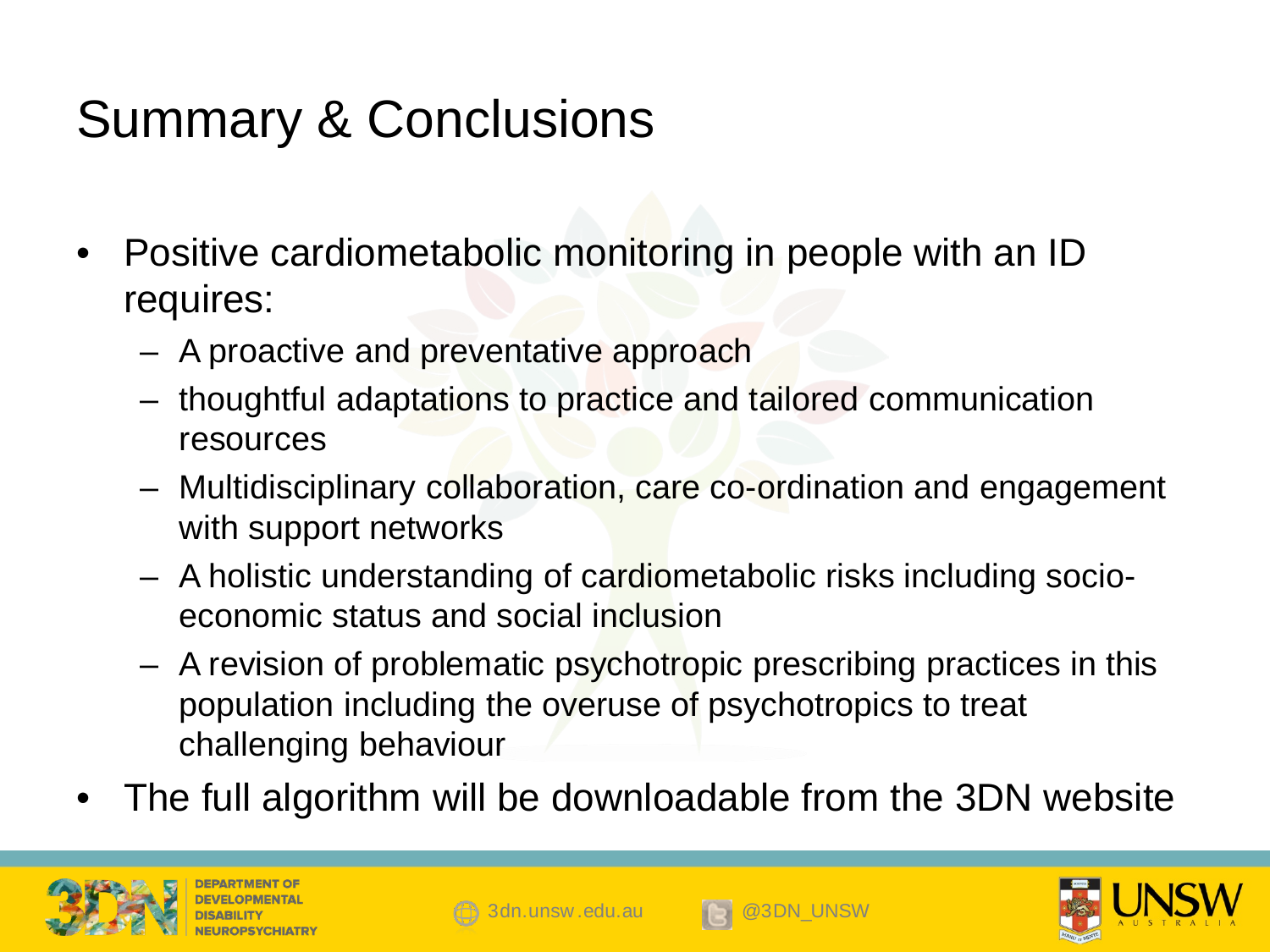## Further Steps

- Publication of Guideline
- **Launch**
- Seminars and Webinars
- Focus on psychotropic prescription



**JEPARTMENT OF** 





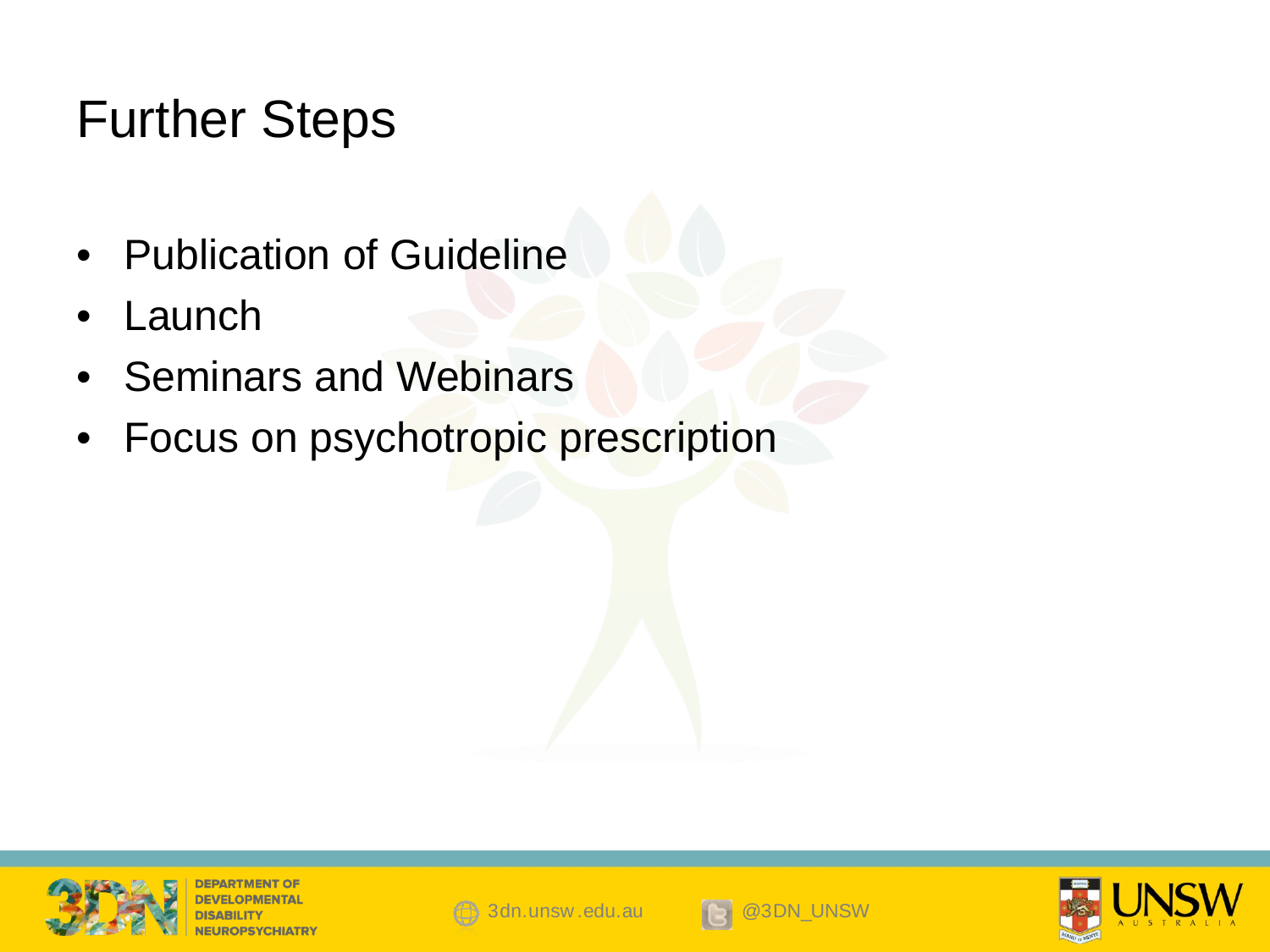#### References

- Cooper SA, Smiley E, Morrison J, et al. Prevalence of and associations with mental ill-health in adults with intellectual disabilities. *British Journal of Psychiatry.* 2007; 190: 27-35.
- Coppus AMW. People with intellectual disability: what do we know about adulthood and life expectancy? *Developmental disabilities research reviews.* 2013; 18(1): 6-16.
- Curtis J, Newall HD, Samaras K. The heart of the matter: cardiometabolic care in youth with psychosis. *Early intervention in psychiatry.* 2012; 6(3): 347-353.
- de Winter CF, Bastiaanse, LP, Hilgenkamp TI, et al. Cardiovascular risk factors (diabetes, hypertension, hypercholesterolemia and metabolic syndrome) in older people with intellectual disability: results of the HA-ID study. *Res Dev Disabil.* 2012; 33(6): 1722-1731.
- Deb, S. Unwin G, Deb T. Characteristics and the trajectory of psychotropic medication use in general and antipsychotics in particular among adults with an intellectual disability who exhibit aggressive behaviour. *J Intellect Disabil Res.*2014
- Hilgenkamp TI, Reis D, van Wijck R, et al. Physical activity levels in older adults with intellectual disabilities are extremely low. *Research in Developmental Disabilities.*2011; 33(2): 477-483.
- Lennox NG, Diggens JN, Ugoni AM. The general practice care of people with intellectual disability: Barriers and solutions. *Journal of Intellectual Disability Research.* 1997; 41(5): 380-390.
- Lott IT, McGregor M, Engelman L, et al. Longitudinal prescribing patterns for psychoactive medications in community-based individuals with developmental disabilities: utilization of pharmacy records. *Journal of Intellectual Disability Research.* 2004; 48: 563-571.
- van de Louw J, Vorstenbosch R, Vinck L, et al. Prevalence of hypertension in adults with intellectual disability in the Netherlands. *J Intellect Disabil Res*. 2009; 53(1): 78-84.
- Wallace RA, Schluter, P. Audit of cardiovascular disease risk factors among supported adults with intellectual disability attending an ageing clinic. *J Intellect Dev Disabil*. 2008; 33(1): 48-58.
- Wilkinson J, Dreyfus D, Cerreto M, et al. "Sometimes I feel overwhelmed": Educational needs of family physicians caring for people with intellectual disability. *Intellectual and developmental disabilities.* 2012; 50(3): 243-250.







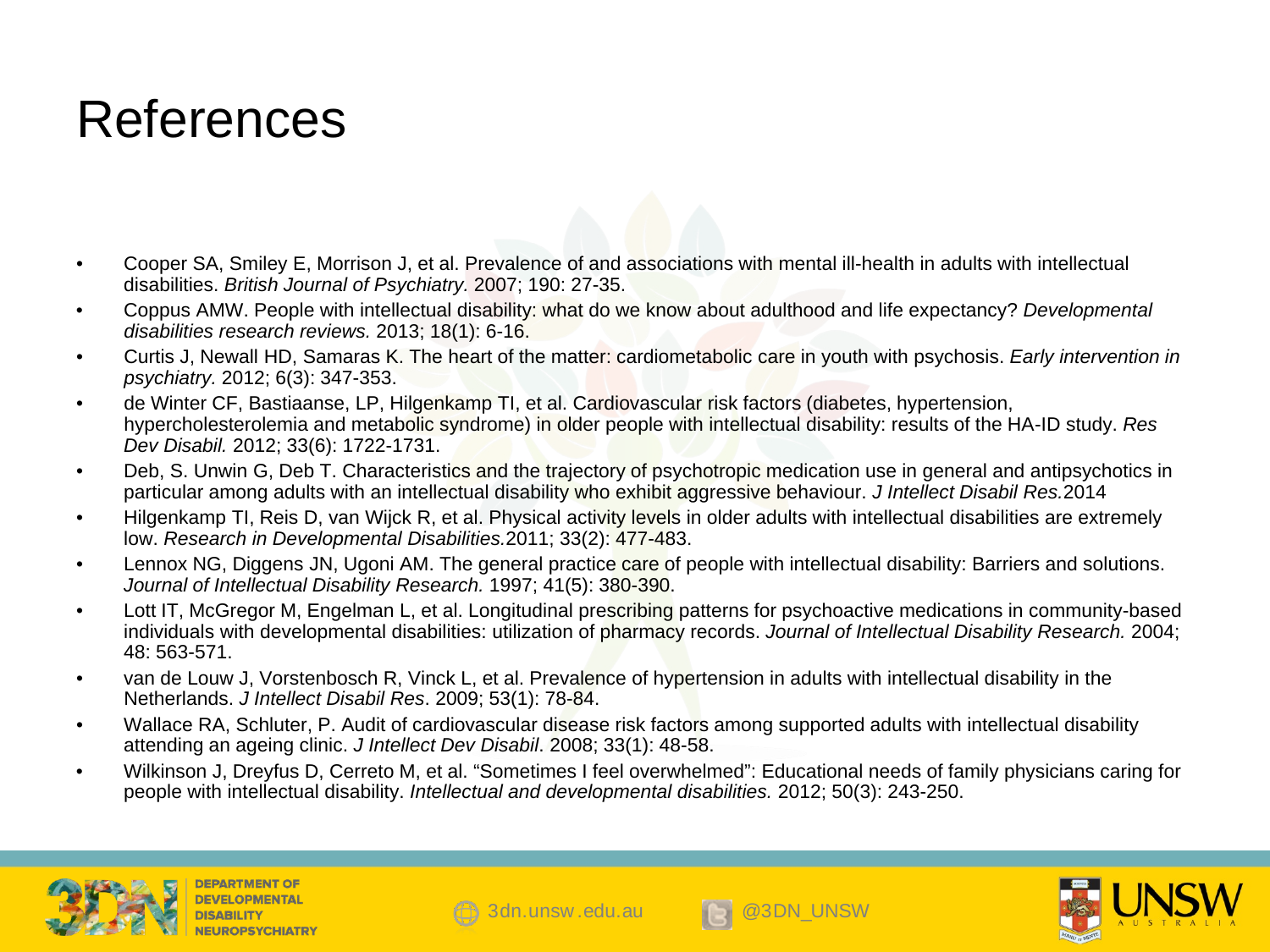# **Acknowledgments**

Steering Committee Members: Dr Jackie Curtis, Andrew Watkins, Dr Simon Rosenbaum, Prof Katherine Samaras, A/Prof Philip B. Ward

Expert guideline reviewers: Prof Nick Lennox, Dr Jane Tracy, Prof Teresa Iacono, Dr Jenny Torr, Dr Seeta Durvasula, Dr Margo Lane, Prof Les White, Tracey Szanto, Dr Robert Leitner, Dr Jonathon Cohen, Dr Linda Mann Dr Lyn Kidson, Dr David Shiers, Dr Helen Sommerville, Dr Bruce Chenoweth, Prof Louise Baur, Dr Jacqueline Small, Dr Shirley Alexander, A/Prof Michael Kohn, Prof Kate Steinbeck, A/Prof David Bennett, Dr Mathew Hoghton, Prof Nora Shields, Glenn Paull, Dr Peter Wurth, Prof Stewart Einfeld, Dr Joseph Fleigner, Dr John Basson, Dr Michael Fairley, Dr Con Pappadopoulos, Dr Clint Pistilli, Dr Shavtay Misrachi

#### MH- Children and Young People- NSW Health: For their generous funding support for the project